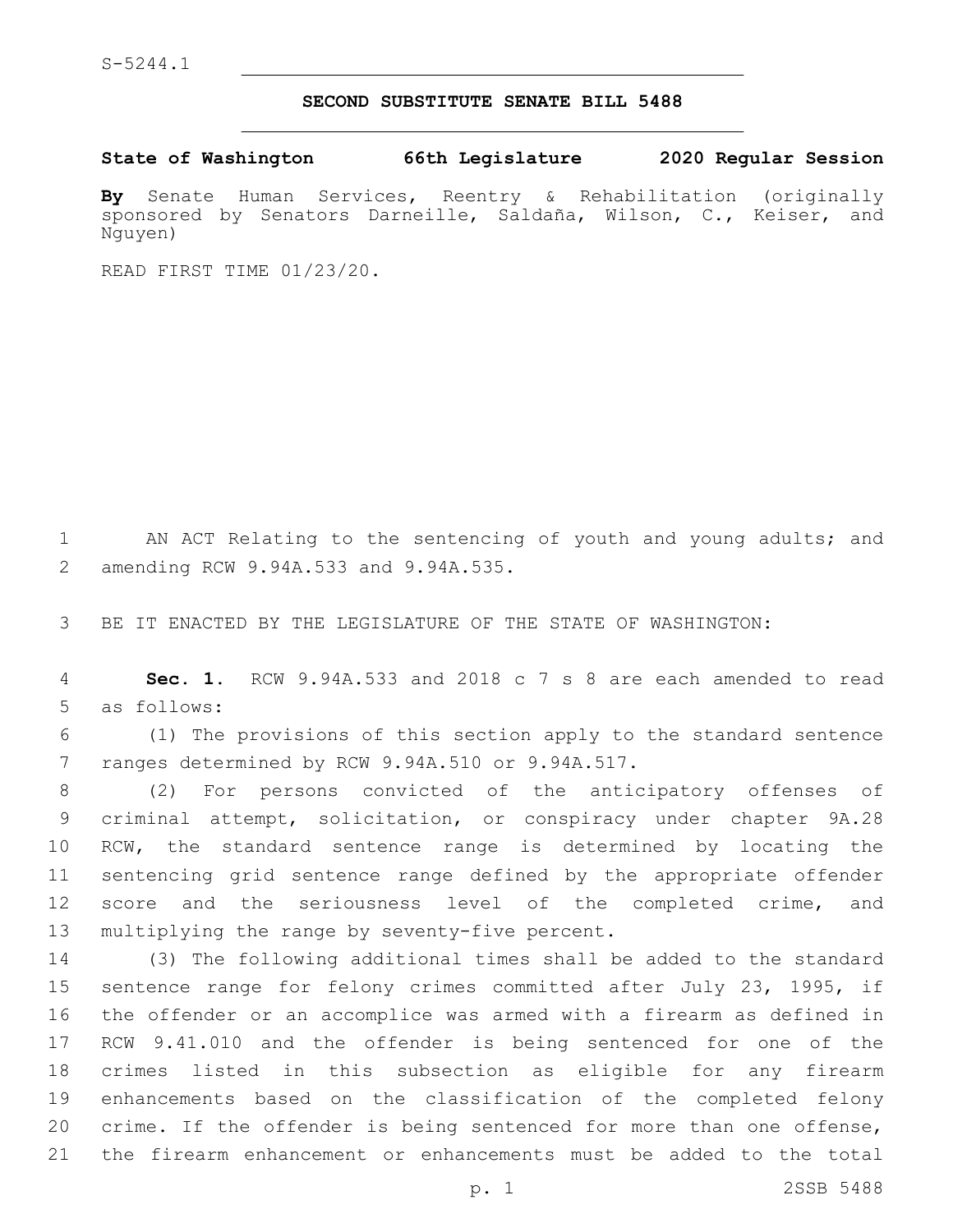period of confinement for all offenses, regardless of which underlying offense is subject to a firearm enhancement. If the offender or an accomplice was armed with a firearm as defined in RCW 9.41.010 and the offender is being sentenced for an anticipatory offense under chapter 9A.28 RCW to commit one of the crimes listed in this subsection as eligible for any firearm enhancements, the following additional times shall be added to the standard sentence range determined under subsection (2) of this section based on the felony crime of conviction as classified under RCW 9A.28.020:

 (a) Five years for any felony defined under any law as a class A felony or with a statutory maximum sentence of at least twenty years, 12 or both, and not covered under (f) of this subsection;

 (b) Three years for any felony defined under any law as a class B felony or with a statutory maximum sentence of ten years, or both, 15 and not covered under (f) of this subsection;

 (c) Eighteen months for any felony defined under any law as a class C felony or with a statutory maximum sentence of five years, or 18 both, and not covered under (f) of this subsection;

 (d) If the offender is being sentenced for any firearm 20 enhancements under (a), (b), and/or (c) of this subsection and the offender has previously been sentenced for any deadly weapon enhancements after July 23, 1995, under (a), (b), and/or (c) of this subsection or subsection (4)(a), (b), and/or (c) of this section, or both, all firearm enhancements under this subsection shall be twice 25 the amount of the enhancement listed;

 (e) Notwithstanding any other provision of law, all firearm enhancements under this section are mandatory, shall be served in total confinement, and shall run consecutively to all other sentencing provisions, including other firearm or deadly weapon enhancements, for all offenses sentenced under this chapter. However, whether or not a mandatory minimum term has expired, an offender 32 serving a sentence under this subsection may be:

 (i) Granted an extraordinary medical placement when authorized under RCW 9.94A.728(1)(c); or34

(ii) Released under the provisions of RCW 9.94A.730;

 (f) The firearm enhancements in this section shall apply to all felony crimes except the following: Possession of a machine gun or bump-fire stock, possessing a stolen firearm, drive-by shooting, theft of a firearm, unlawful possession of a firearm in the first and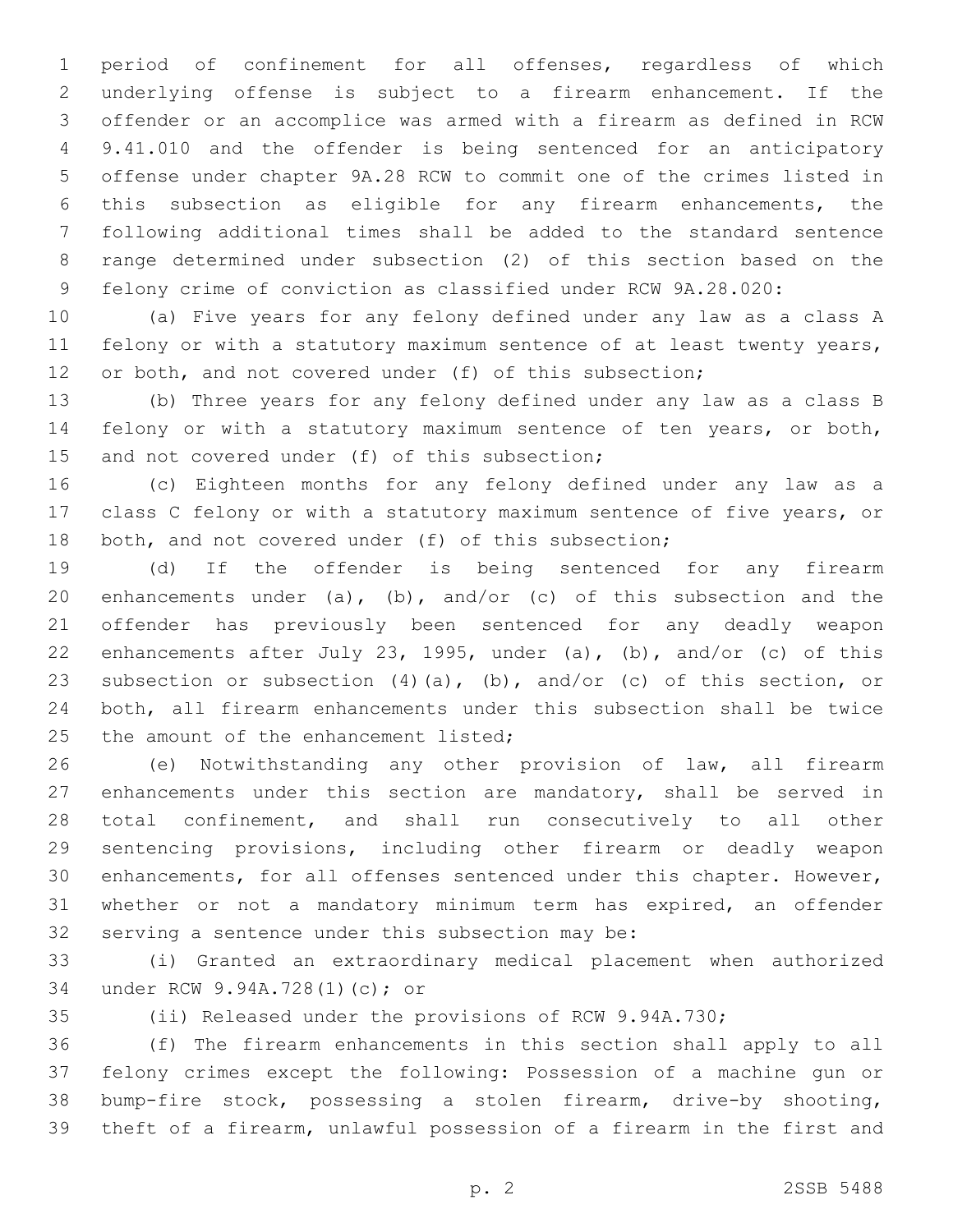second degree, and use of a machine gun or bump-fire stock in a 2 felony;

 (g) If the standard sentence range under this section exceeds the statutory maximum sentence for the offense, the statutory maximum sentence shall be the presumptive sentence unless the offender is a persistent offender. If the addition of a firearm enhancement increases the sentence so that it would exceed the statutory maximum for the offense, the portion of the sentence representing the 9 enhancement may not be reduced.

 (4) The following additional times shall be added to the standard sentence range for felony crimes committed after July 23, 1995, if the offender or an accomplice was armed with a deadly weapon other than a firearm as defined in RCW 9.41.010 and the offender is being sentenced for one of the crimes listed in this subsection as eligible for any deadly weapon enhancements based on the classification of the completed felony crime. If the offender is being sentenced for more than one offense, the deadly weapon enhancement or enhancements must be added to the total period of confinement for all offenses, regardless of which underlying offense is subject to a deadly weapon enhancement. If the offender or an accomplice was armed with a deadly weapon other than a firearm as defined in RCW 9.41.010 and the offender is being sentenced for an anticipatory offense under chapter 9A.28 RCW to commit one of the crimes listed in this subsection as eligible for any deadly weapon enhancements, the following additional times shall be added to the standard sentence range determined under subsection (2) of this section based on the felony crime of 27 conviction as classified under RCW 9A.28.020:

 (a) Two years for any felony defined under any law as a class A felony or with a statutory maximum sentence of at least twenty years, or both, and not covered under (f) of this subsection;

 (b) One year for any felony defined under any law as a class B felony or with a statutory maximum sentence of ten years, or both, 33 and not covered under (f) of this subsection;

 (c) Six months for any felony defined under any law as a class C felony or with a statutory maximum sentence of five years, or both, 36 and not covered under (f) of this subsection;

 (d) If the offender is being sentenced under (a), (b), and/or (c) of this subsection for any deadly weapon enhancements and the offender has previously been sentenced for any deadly weapon enhancements after July 23, 1995, under (a), (b), and/or (c) of this

p. 3 2SSB 5488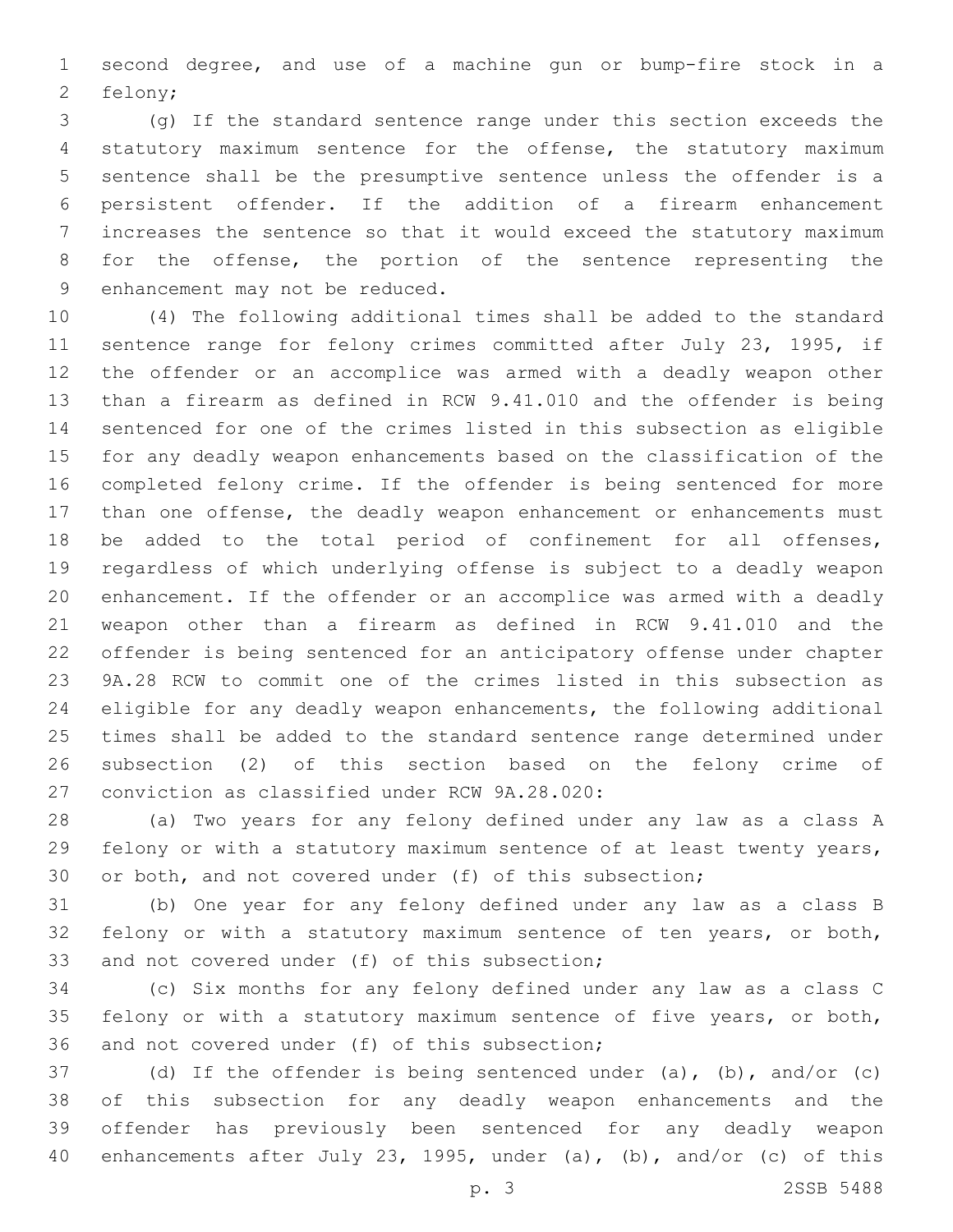subsection or subsection (3)(a), (b), and/or (c) of this section, or both, all deadly weapon enhancements under this subsection shall be 3 twice the amount of the enhancement listed;

 (e) Notwithstanding any other provision of law, all deadly weapon enhancements under this section are mandatory, shall be served in total confinement, and shall run consecutively to all other sentencing provisions, including other firearm or deadly weapon 8 enhancements, for all offenses sentenced under this chapter. However, whether or not a mandatory minimum term has expired, an offender 10 serving a sentence under this subsection may be:

 (i) Granted an extraordinary medical placement when authorized 12 under RCW 9.94A.728(1)(c); or

(ii) Released under the provisions of RCW 9.94A.730;

 (f) The deadly weapon enhancements in this section shall apply to all felony crimes except the following: Possession of a machine gun or bump-fire stock, possessing a stolen firearm, drive-by shooting, theft of a firearm, unlawful possession of a firearm in the first and second degree, and use of a machine gun or bump-fire stock in a 19 felony;

 (g) If the standard sentence range under this section exceeds the 21 statutory maximum sentence for the offense, the statutory maximum sentence shall be the presumptive sentence unless the offender is a persistent offender. If the addition of a deadly weapon enhancement increases the sentence so that it would exceed the statutory maximum 25 for the offense, the portion of the sentence representing the 26 enhancement may not be reduced.

 (5) The following additional times shall be added to the standard sentence range if the offender or an accomplice committed the offense while in a county jail or state correctional facility and the offender is being sentenced for one of the crimes listed in this subsection. If the offender or an accomplice committed one of the crimes listed in this subsection while in a county jail or state correctional facility, and the offender is being sentenced for an anticipatory offense under chapter 9A.28 RCW to commit one of the crimes listed in this subsection, the following additional times shall be added to the standard sentence range determined under 37 subsection (2) of this section:

 (a) Eighteen months for offenses committed under RCW 69.50.401(2) 39 (a) or (b) or 69.50.410;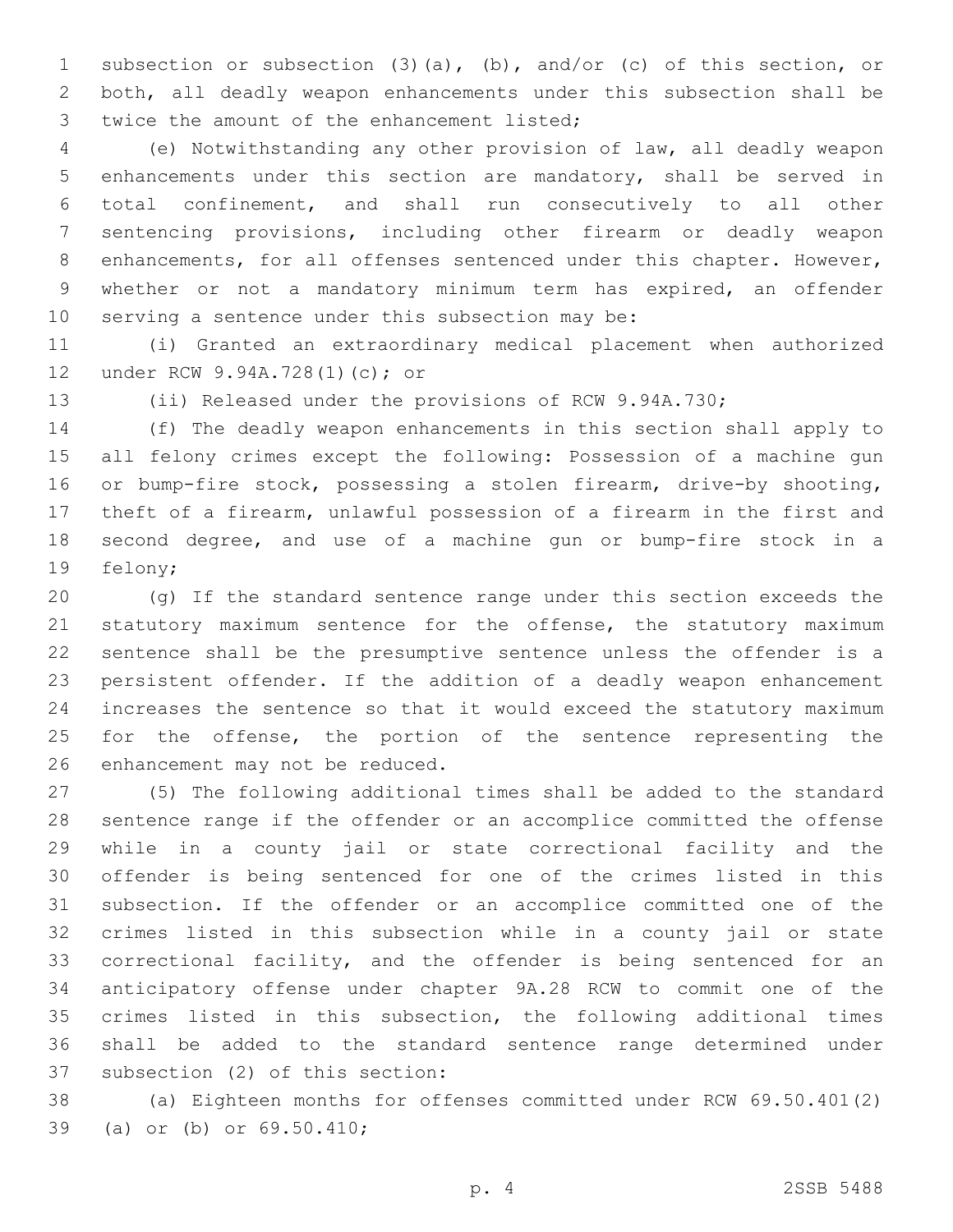(b) Fifteen months for offenses committed under RCW 69.50.401(2) 2 (c), (d), or (e);

(c) Twelve months for offenses committed under RCW 69.50.4013.

 For the purposes of this subsection, all of the real property of a state correctional facility or county jail shall be deemed to be part of that facility or county jail.6

 (6) An additional twenty-four months shall be added to the standard sentence range for any ranked offense involving a violation of chapter 69.50 RCW if the offense was also a violation of RCW 69.50.435 or 9.94A.827. All enhancements under this subsection shall run consecutively to all other sentencing provisions, for all 12 offenses sentenced under this chapter.

 (7) An additional two years shall be added to the standard sentence range for vehicular homicide committed while under the influence of intoxicating liquor or any drug as defined by RCW 46.61.502 for each prior offense as defined in RCW 46.61.5055.

 Notwithstanding any other provision of law, all impaired driving enhancements under this subsection are mandatory, shall be served in total confinement, and shall run consecutively to all other sentencing provisions, including other impaired driving enhancements, 21 for all offenses sentenced under this chapter.

 An offender serving a sentence under this subsection may be granted an extraordinary medical placement when authorized under RCW 24 9.94A.728(1)(c).

 (8)(a) The following additional times shall be added to the standard sentence range for felony crimes committed on or after July 1, 2006, if the offense was committed with sexual motivation, as that term is defined in RCW 9.94A.030. If the offender is being sentenced for more than one offense, the sexual motivation enhancement must be added to the total period of total confinement for all offenses, regardless of which underlying offense is subject to a sexual motivation enhancement. If the offender committed the offense with sexual motivation and the offender is being sentenced for an anticipatory offense under chapter 9A.28 RCW, the following additional times shall be added to the standard sentence range determined under subsection (2) of this section based on the felony crime of conviction as classified under RCW 9A.28.020:

 (i) Two years for any felony defined under the law as a class A felony or with a statutory maximum sentence of at least twenty years, 40 or both;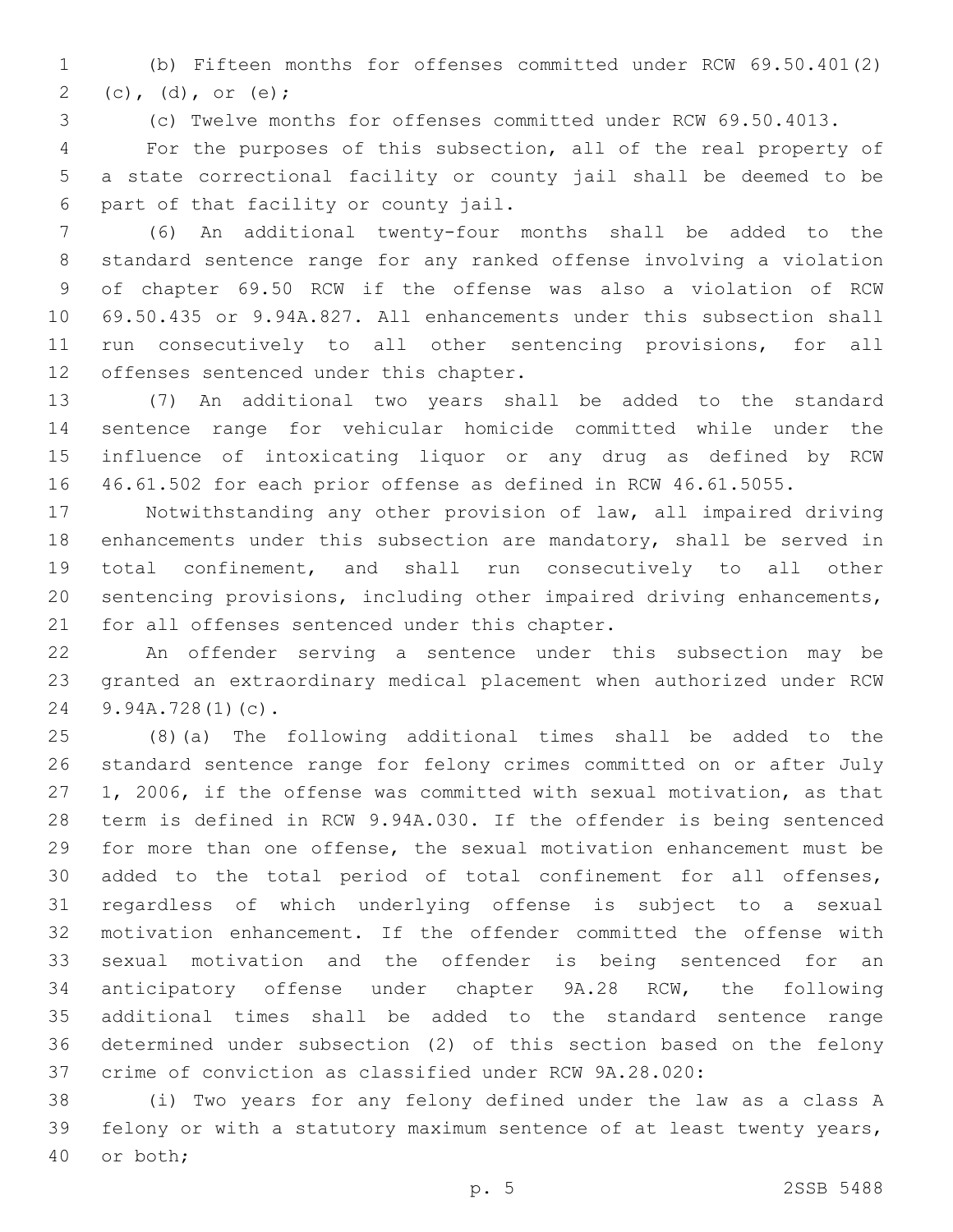(ii) Eighteen months for any felony defined under any law as a class B felony or with a statutory maximum sentence of ten years, or 3 both;

 (iii) One year for any felony defined under any law as a class C felony or with a statutory maximum sentence of five years, or both;

 (iv) If the offender is being sentenced for any sexual motivation enhancements under (a)(i), (ii), and/or (iii) of this subsection and the offender has previously been sentenced for any sexual motivation enhancements on or after July 1, 2006, under (a)(i), (ii), and/or (iii) of this subsection, all sexual motivation enhancements under 11 this subsection shall be twice the amount of the enhancement listed;

 (b) Notwithstanding any other provision of law, all sexual motivation enhancements under this subsection are mandatory, shall be served in total confinement, and shall run consecutively to all other sentencing provisions, including other sexual motivation enhancements, for all offenses sentenced under this chapter. However, whether or not a mandatory minimum term has expired, an offender 18 serving a sentence under this subsection may be:

 (i) Granted an extraordinary medical placement when authorized under RCW 9.94A.728(1)(c); or20

(ii) Released under the provisions of RCW 9.94A.730;

 (c) The sexual motivation enhancements in this subsection apply 23 to all felony crimes;

 (d) If the standard sentence range under this subsection exceeds 25 the statutory maximum sentence for the offense, the statutory maximum sentence shall be the presumptive sentence unless the offender is a persistent offender. If the addition of a sexual motivation enhancement increases the sentence so that it would exceed the statutory maximum for the offense, the portion of the sentence 30 representing the enhancement may not be reduced;

 (e) The portion of the total confinement sentence which the offender must serve under this subsection shall be calculated before any earned early release time is credited to the offender;

 (f) Nothing in this subsection prevents a sentencing court from imposing a sentence outside the standard sentence range pursuant to 36 RCW 9.94A.535.

 (9) An additional one-year enhancement shall be added to the standard sentence range for the felony crimes of RCW 9A.44.073, 9A.44.076, 9A.44.079, 9A.44.083, 9A.44.086, or 9A.44.089 committed on or after July 22, 2007, if the offender engaged, agreed, or offered

p. 6 2SSB 5488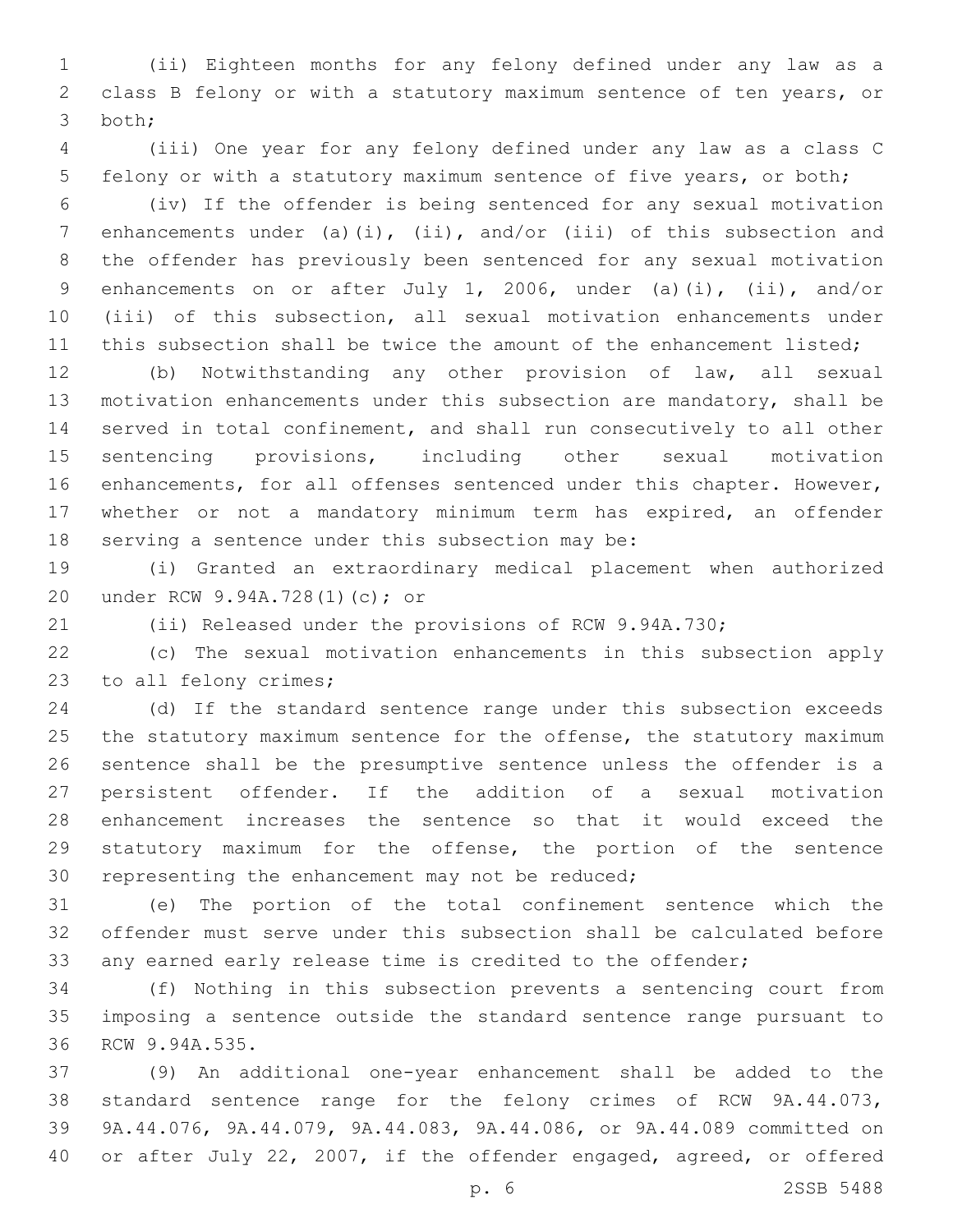to engage the victim in the sexual conduct in return for a fee. If the offender is being sentenced for more than one offense, the one-year enhancement must be added to the total period of total confinement for all offenses, regardless of which underlying offense is subject to the enhancement. If the offender is being sentenced for an anticipatory offense for the felony crimes of RCW 9A.44.073, 9A.44.076, 9A.44.079, 9A.44.083, 9A.44.086, or 9A.44.089, and the offender attempted, solicited another, or conspired to engage, agree, or offer to engage the victim in the sexual conduct in return for a fee, an additional one-year enhancement shall be added to the standard sentence range determined under subsection (2) of this section. For purposes of this subsection, "sexual conduct" means sexual intercourse or sexual contact, both as defined in chapter 14 9A.44 RCW.

 (10)(a) For a person age eighteen or older convicted of any criminal street gang-related felony offense for which the person compensated, threatened, or solicited a minor in order to involve the minor in the commission of the felony offense, the standard sentence range is determined by locating the sentencing grid sentence range defined by the appropriate offender score and the seriousness level 21 of the completed crime, and multiplying the range by one hundred twenty-five percent. If the standard sentence range under this subsection exceeds the statutory maximum sentence for the offense, the statutory maximum sentence is the presumptive sentence unless the 25 offender is a persistent offender.

 (b) This subsection does not apply to any criminal street gang- related felony offense for which involving a minor in the commission of the felony offense is an element of the offense.

 (c) The increased penalty specified in (a) of this subsection is unavailable in the event that the prosecution gives notice that it will seek an exceptional sentence based on an aggravating factor 32 under RCW 9.94A.535.

 (11) An additional twelve months and one day shall be added to the standard sentence range for a conviction of attempting to elude a police vehicle as defined by RCW 46.61.024, if the conviction included a finding by special allegation of endangering one or more 37 persons under RCW 9.94A.834.

 (12) An additional twelve months shall be added to the standard sentence range for an offense that is also a violation of RCW 9.94A.831.40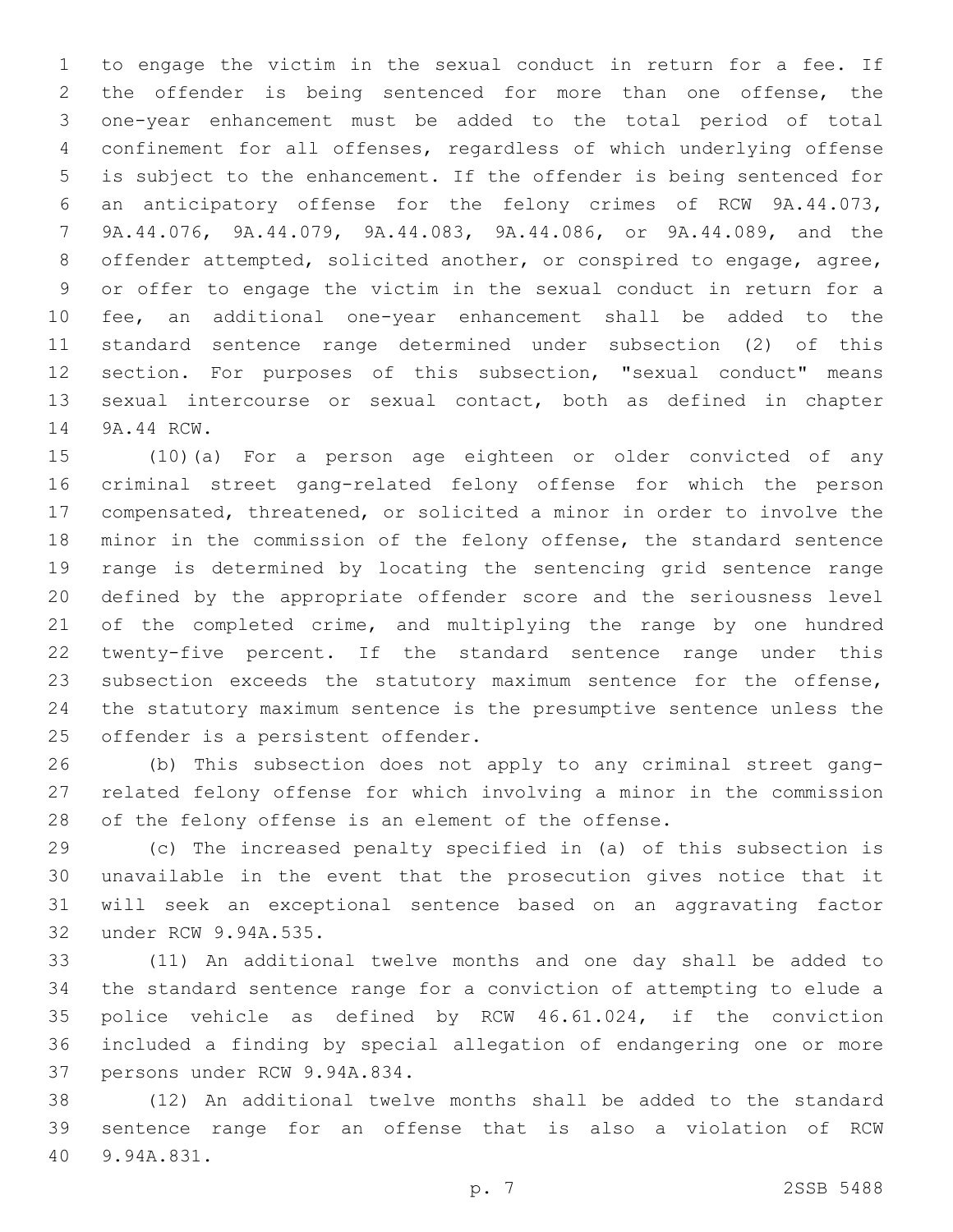(13) An additional twelve months shall be added to the standard sentence range for vehicular homicide committed while under the influence of intoxicating liquor or any drug as defined by RCW 46.61.520 or for vehicular assault committed while under the influence of intoxicating liquor or any drug as defined by RCW 46.61.522, or for any felony driving under the influence (RCW 46.61.502(6)) or felony physical control under the influence (RCW 46.61.504(6)) for each child passenger under the age of sixteen who is an occupant in the defendant's vehicle. These enhancements shall be mandatory, shall be served in total confinement, and shall run consecutively to all other sentencing provisions. If the addition of a minor child enhancement increases the sentence so that it would exceed the statutory maximum for the offense, the portion of the sentence representing the enhancement may not be reduced.

 (14) An additional twelve months shall be added to the standard sentence range for an offense that is also a violation of RCW 17 9.94A.832.

 (15) Regardless of any provisions in this section, if a person is being sentenced in adult court for a crime committed under age 20 eighteen, the court has full discretion to depart from mandatory sentencing enhancements and to take the particular circumstances surrounding the defendant's youth into account.

 **Sec. 2.** RCW 9.94A.535 and 2019 c 219 s 1 are each amended to 24 read as follows:

 The court may impose a sentence outside the standard sentence range for an offense if it finds, considering the purpose of this chapter, that there are substantial and compelling reasons justifying an exceptional sentence. Facts supporting aggravated sentences, other than the fact of a prior conviction, shall be determined pursuant to 30 the provisions of RCW 9.94A.537.

 Whenever a sentence outside the standard sentence range is imposed, the court shall set forth the reasons for its decision in written findings of fact and conclusions of law. A sentence outside the standard sentence range shall be a determinate sentence.

 If the sentencing court finds that an exceptional sentence outside the standard sentence range should be imposed, the sentence is subject to review only as provided for in RCW 9.94A.585(4).

 A departure from the standards in RCW 9.94A.589 (1) and (2) governing whether sentences are to be served consecutively or

p. 8 2SSB 5488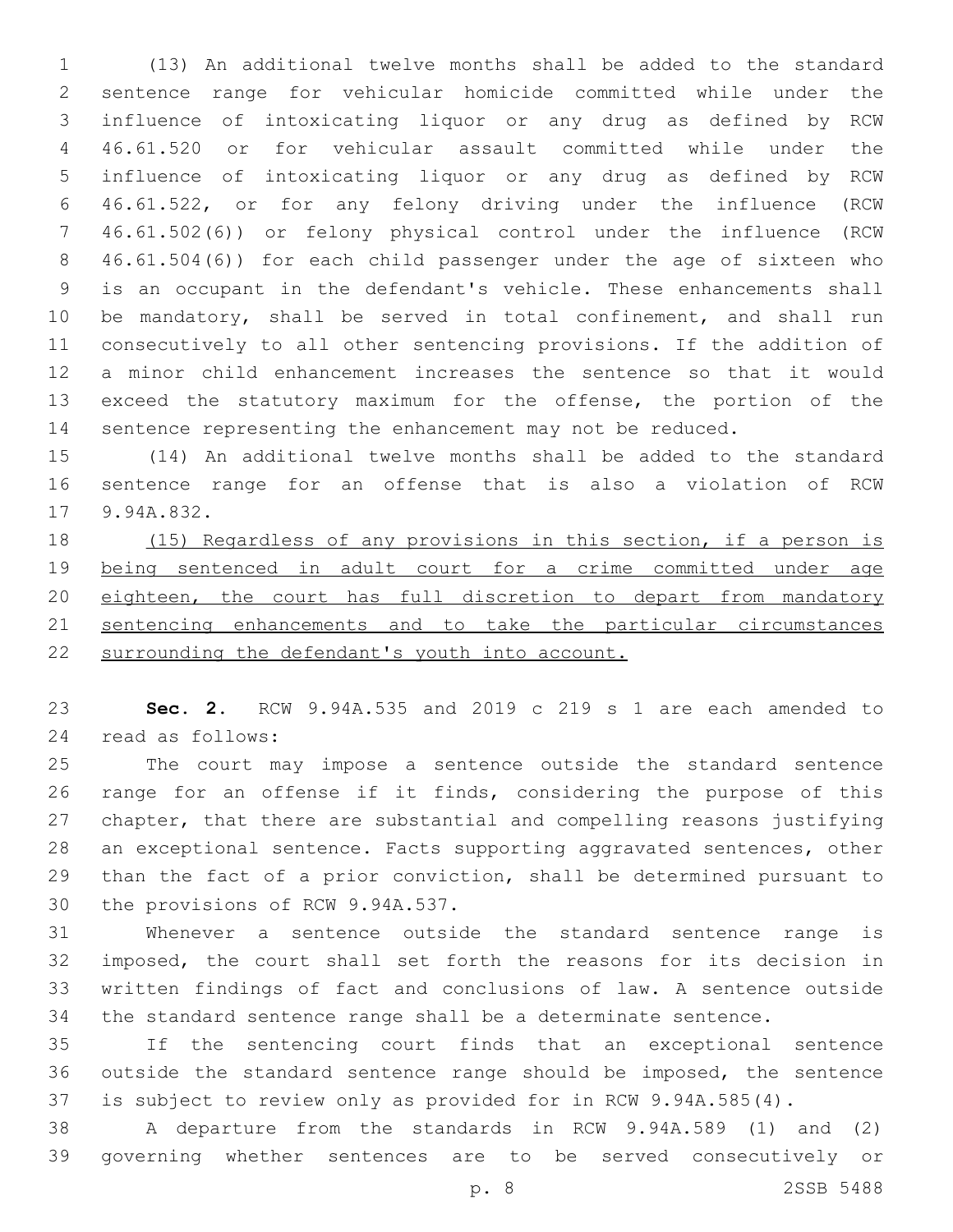concurrently is an exceptional sentence subject to the limitations in this section, and may be appealed by the offender or the state as set forth in RCW 9.94A.585 (2) through (6).3

(1) Mitigating Circumstances - Court to Consider

 The court may impose an exceptional sentence below the standard range if it finds that mitigating circumstances are established by a preponderance of the evidence. The following are illustrative only and are not intended to be exclusive reasons for exceptional 9 sentences.

 (a) To a significant degree, the victim was an initiator, willing 11 participant, aggressor, or provoker of the incident.

 (b) Before detection, the defendant compensated, or made a good faith effort to compensate, the victim of the criminal conduct for 14 any damage or injury sustained.

 (c) The defendant committed the crime under duress, coercion, threat, or compulsion insufficient to constitute a complete defense but which significantly affected his or her conduct.

 (d) The defendant, with no apparent predisposition to do so, was 19 induced by others to participate in the crime.

 (e) The defendant's capacity to appreciate the wrongfulness of his or her conduct, or to conform his or her conduct to the requirements of the law, was significantly impaired. Voluntary use of 23 drugs or alcohol is excluded.

 (f) The offense was principally accomplished by another person and the defendant manifested extreme caution or sincere concern for 26 the safety or well-being of the victim.

 (g) The operation of the multiple offense policy of RCW 9.94A.589 results in a presumptive sentence that is clearly excessive in light of the purpose of this chapter, as expressed in RCW 9.94A.010.

 (h) The defendant or the defendant's children suffered a continuing pattern of physical or sexual abuse by the victim of the offense and the offense is a response to that abuse.

 (i) The defendant was making a good faith effort to obtain or provide medical assistance for someone who is experiencing a drug-35 related overdose.

 (j) The current offense involved domestic violence, as defined in RCW 10.99.020, and the defendant suffered a continuing pattern of coercion, control, or abuse by the victim of the offense and the offense is a response to that coercion, control, or abuse.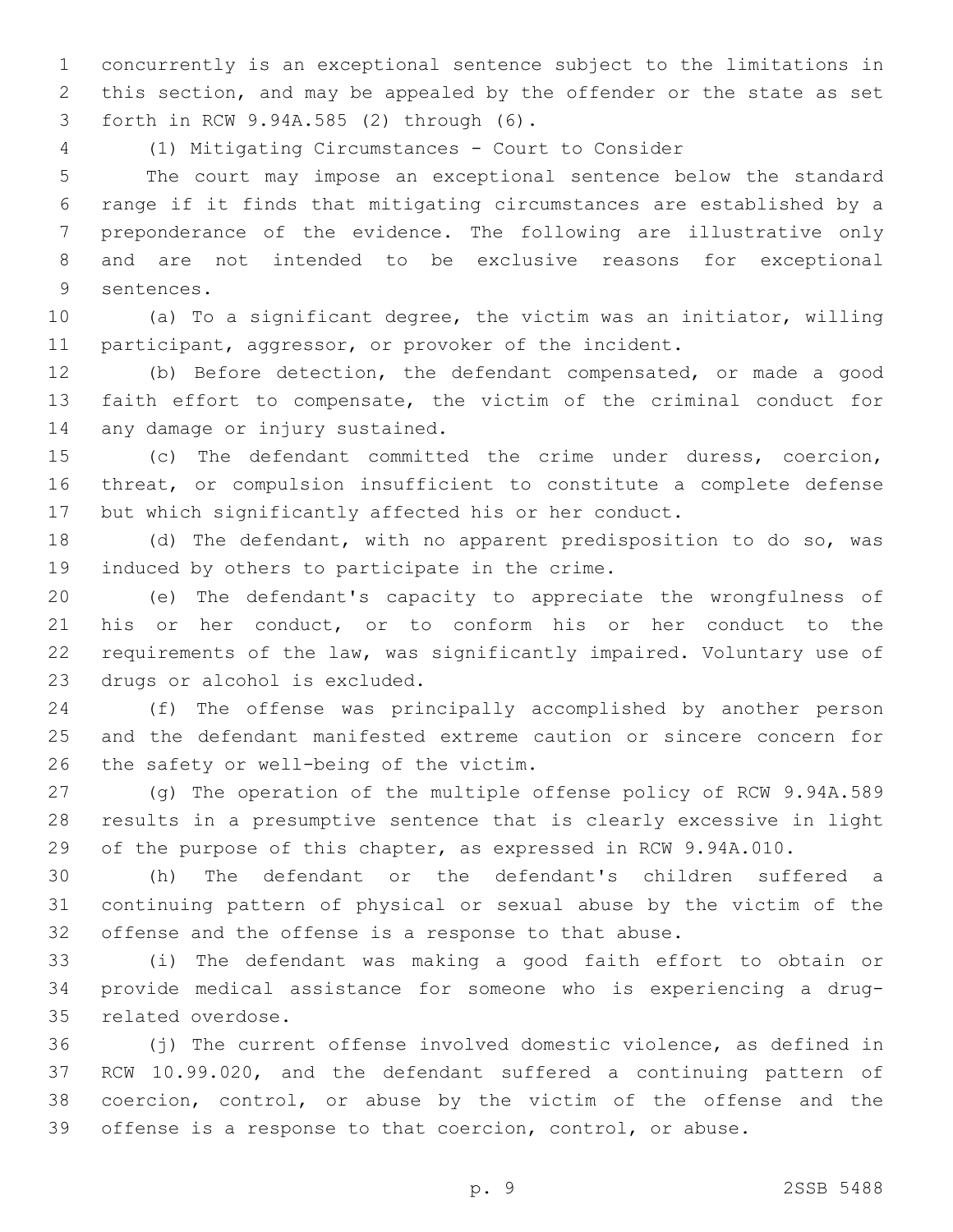(k) The defendant was convicted of vehicular homicide, by the operation of a vehicle in a reckless manner and has committed no other previous serious traffic offenses as defined in RCW 9.94A.030, and the sentence is clearly excessive in light of the purpose of this 5 chapter, as expressed in RCW 9.94A.010.

 (l) The defendant is less culpable because of youthfulness at the time of the offense, which is demonstrated by age, susceptibility to 8 peer pressure, lack of sophistication or maturity, or other factors not shown in a fully developed adult.

 (2) Aggravating Circumstances - Considered and Imposed by the 11 Court

 The trial court may impose an aggravated exceptional sentence without a finding of fact by a jury under the following circumstances:14

 (a) The defendant and the state both stipulate that justice is best served by the imposition of an exceptional sentence outside the standard range, and the court finds the exceptional sentence to be consistent with and in furtherance of the interests of justice and 19 the purposes of the sentencing reform act.

 (b) The defendant's prior unscored misdemeanor or prior unscored foreign criminal history results in a presumptive sentence that is clearly too lenient in light of the purpose of this chapter, as 23 expressed in RCW 9.94A.010.

 (c) The defendant has committed multiple current offenses and the defendant's high offender score results in some of the current 26 offenses going unpunished.

 (d) The failure to consider the defendant's prior criminal history which was omitted from the offender score calculation pursuant to RCW 9.94A.525 results in a presumptive sentence that is 30 clearly too lenient.

 (3) Aggravating Circumstances - Considered by a Jury - Imposed by 32 the Court

 Except for circumstances listed in subsection (2) of this section, the following circumstances are an exclusive list of factors that can support a sentence above the standard range. Such facts should be determined by procedures specified in RCW 9.94A.537.

 (a) The defendant's conduct during the commission of the current offense manifested deliberate cruelty to the victim.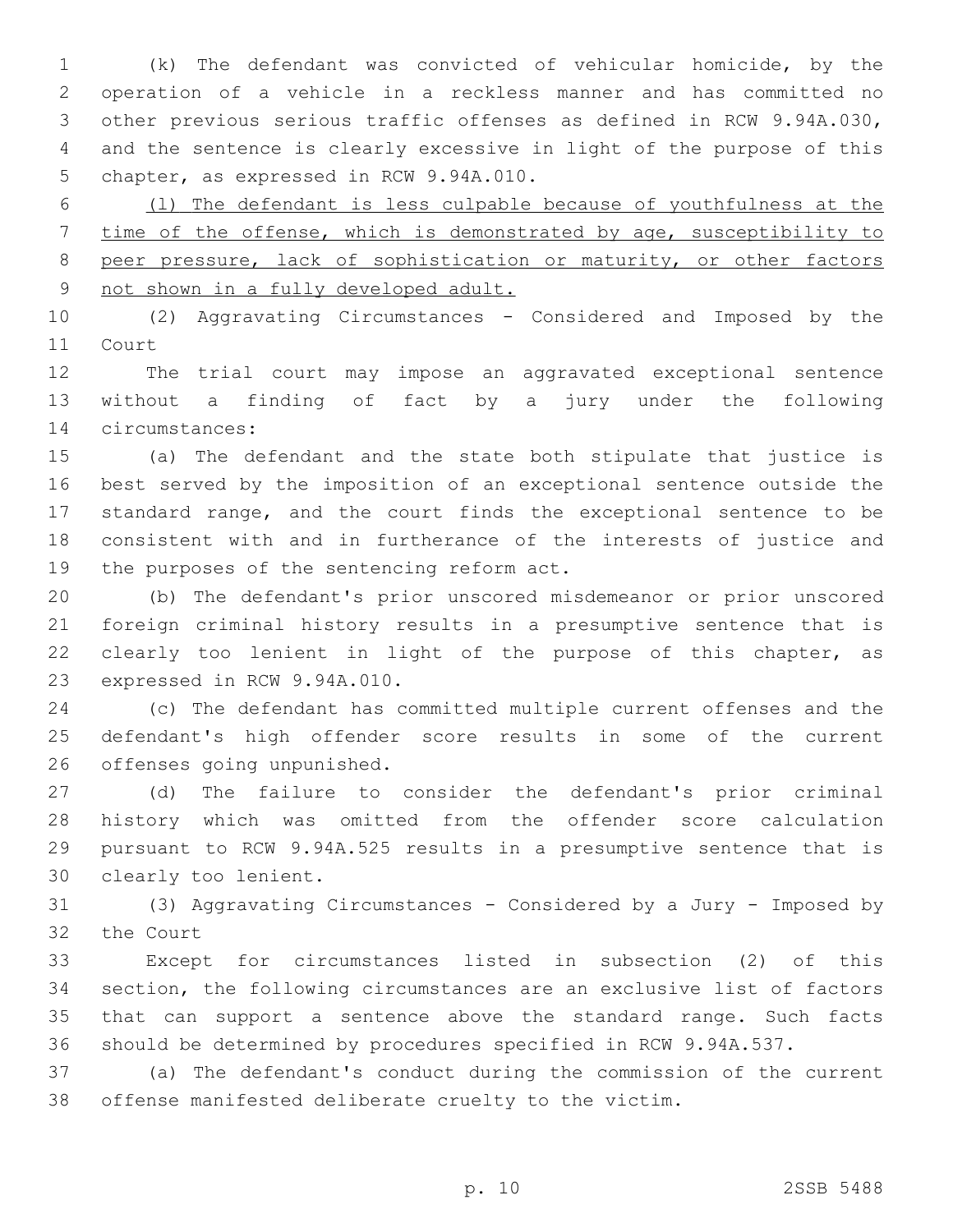(b) The defendant knew or should have known that the victim of the current offense was particularly vulnerable or incapable of 3 resistance.

 (c) The current offense was a violent offense, and the defendant knew that the victim of the current offense was pregnant.

 (d) The current offense was a major economic offense or series of offenses, so identified by a consideration of any of the following 8 factors:

 (i) The current offense involved multiple victims or multiple 10 incidents per victim;

 (ii) The current offense involved attempted or actual monetary loss substantially greater than typical for the offense;

 (iii) The current offense involved a high degree of 14 sophistication or planning or occurred over a lengthy period of time; 15 or

16 (iv) The defendant used his or her position of trust, confidence, or fiduciary responsibility to facilitate the commission of the 18 current offense.

 (e) The current offense was a major violation of the Uniform Controlled Substances Act, chapter 69.50 RCW (VUCSA), related to trafficking in controlled substances, which was more onerous than the typical offense of its statutory definition: The presence of ANY of the following may identify a current offense as a major VUCSA:

 (i) The current offense involved at least three separate transactions in which controlled substances were sold, transferred, 26 or possessed with intent to do so;

 (ii) The current offense involved an attempted or actual sale or transfer of controlled substances in quantities substantially larger 29 than for personal use;

 (iii) The current offense involved the manufacture of controlled 31 substances for use by other parties;

 (iv) The circumstances of the current offense reveal the offender to have occupied a high position in the drug distribution hierarchy;

 (v) The current offense involved a high degree of sophistication or planning, occurred over a lengthy period of time, or involved a 36 broad geographic area of disbursement; or

 (vi) The offender used his or her position or status to facilitate the commission of the current offense, including positions of trust, confidence or fiduciary responsibility (e.g., pharmacist, 40 physician, or other medical professional).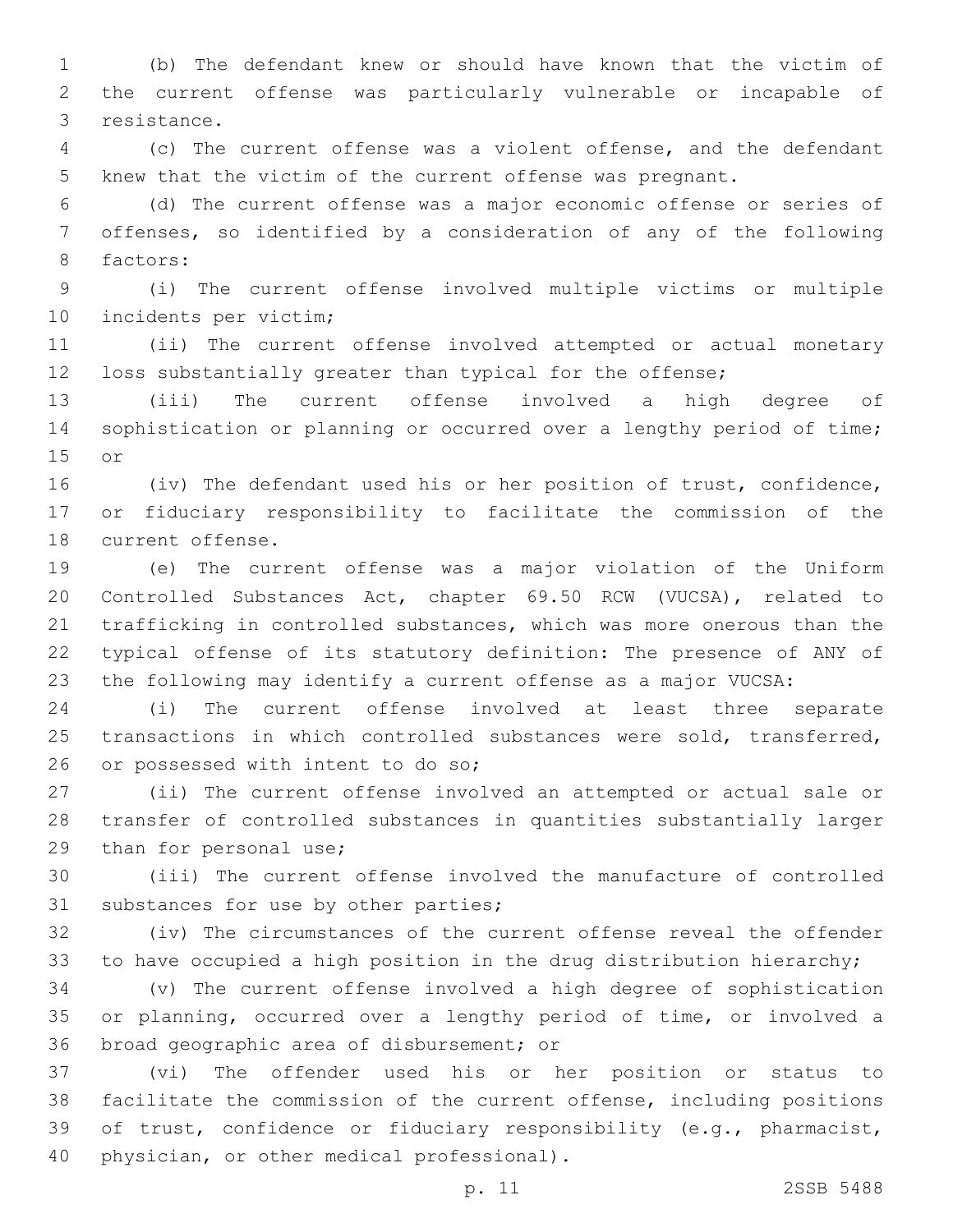(f) The current offense included a finding of sexual motivation 2 pursuant to RCW 9.94A.835.

 (g) The offense was part of an ongoing pattern of sexual abuse of the same victim under the age of eighteen years manifested by multiple incidents over a prolonged period of time.

 (h) The current offense involved domestic violence, as defined in RCW 10.99.020, or stalking, as defined in RCW 9A.46.110, and one or 8 more of the following was present:

 (i) The offense was part of an ongoing pattern of psychological, physical, or sexual abuse of a victim or multiple victims manifested by multiple incidents over a prolonged period of time;

 (ii) The offense occurred within sight or sound of the victim's 13 or the offender's minor children under the age of eighteen years; or

 (iii) The offender's conduct during the commission of the current offense manifested deliberate cruelty or intimidation of the victim.

 (i) The offense resulted in the pregnancy of a child victim of 17 rape.

 (j) The defendant knew that the victim of the current offense was a youth who was not residing with a legal custodian and the defendant established or promoted the relationship for the primary purpose of 21 victimization.

 (k) The offense was committed with the intent to obstruct or impair human or animal health care or agricultural or forestry 24 research or commercial production.

 (l) The current offense is trafficking in the first degree or trafficking in the second degree and any victim was a minor at the 27 time of the offense.

 (m) The offense involved a high degree of sophistication or 29 planning.

 (n) The defendant used his or her position of trust, confidence, or fiduciary responsibility to facilitate the commission of the 32 current offense.

 (o) The defendant committed a current sex offense, has a history of sex offenses, and is not amenable to treatment.

(p) The offense involved an invasion of the victim's privacy.

 (q) The defendant demonstrated or displayed an egregious lack of 37 remorse.

 (r) The offense involved a destructive and foreseeable impact on 39 persons other than the victim.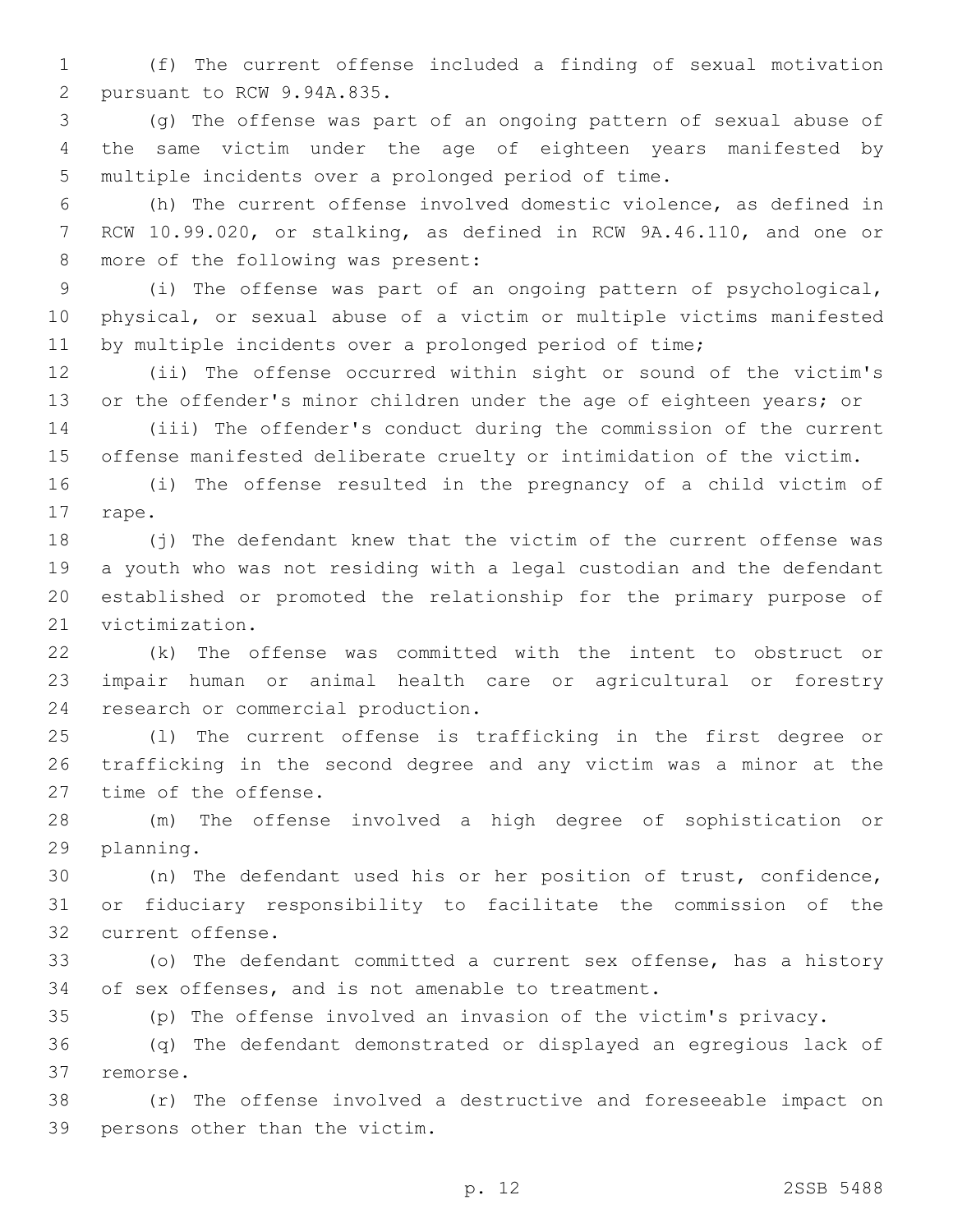(s) The defendant committed the offense to obtain or maintain his or her membership or to advance his or her position in the hierarchy of an organization, association, or identifiable group.

 (t) The defendant committed the current offense shortly after 5 being released from incarceration.

 (u) The current offense is a burglary and the victim of the burglary was present in the building or residence when the crime was 8 committed.

 (v) The offense was committed against a law enforcement officer who was performing his or her official duties at the time of the offense, the offender knew that the victim was a law enforcement officer, and the victim's status as a law enforcement officer is not 13 an element of the offense.

 (w) The defendant committed the offense against a victim who was 15 acting as a good samaritan.

 (x) The defendant committed the offense against a public official or officer of the court in retaliation of the public official's performance of his or her duty to the criminal justice system.

 (y) The victim's injuries substantially exceed the level of bodily harm necessary to satisfy the elements of the offense. This aggravator is not an exception to RCW 9.94A.530(2).

 (z)(i)(A) The current offense is theft in the first degree, theft in the second degree, possession of stolen property in the first degree, or possession of stolen property in the second degree; (B) 25 the stolen property involved is metal property; and (C) the property damage to the victim caused in the course of the theft of metal property is more than three times the value of the stolen metal property, or the theft of the metal property creates a public hazard.

 (ii) For purposes of this subsection, "metal property" means commercial metal property, private metal property, or nonferrous 31 metal property, as defined in RCW 19.290.010.

 (aa) The defendant committed the offense with the intent to directly or indirectly cause any benefit, aggrandizement, gain, profit, or other advantage to or for a criminal street gang as defined in RCW 9.94A.030, its reputation, influence, or membership.

 (bb) The current offense involved paying to view, over the internet in violation of RCW 9.68A.075, depictions of a minor engaged in an act of sexually explicit conduct as defined in RCW 9.68A.011(4) (a) through  $(g)$ .